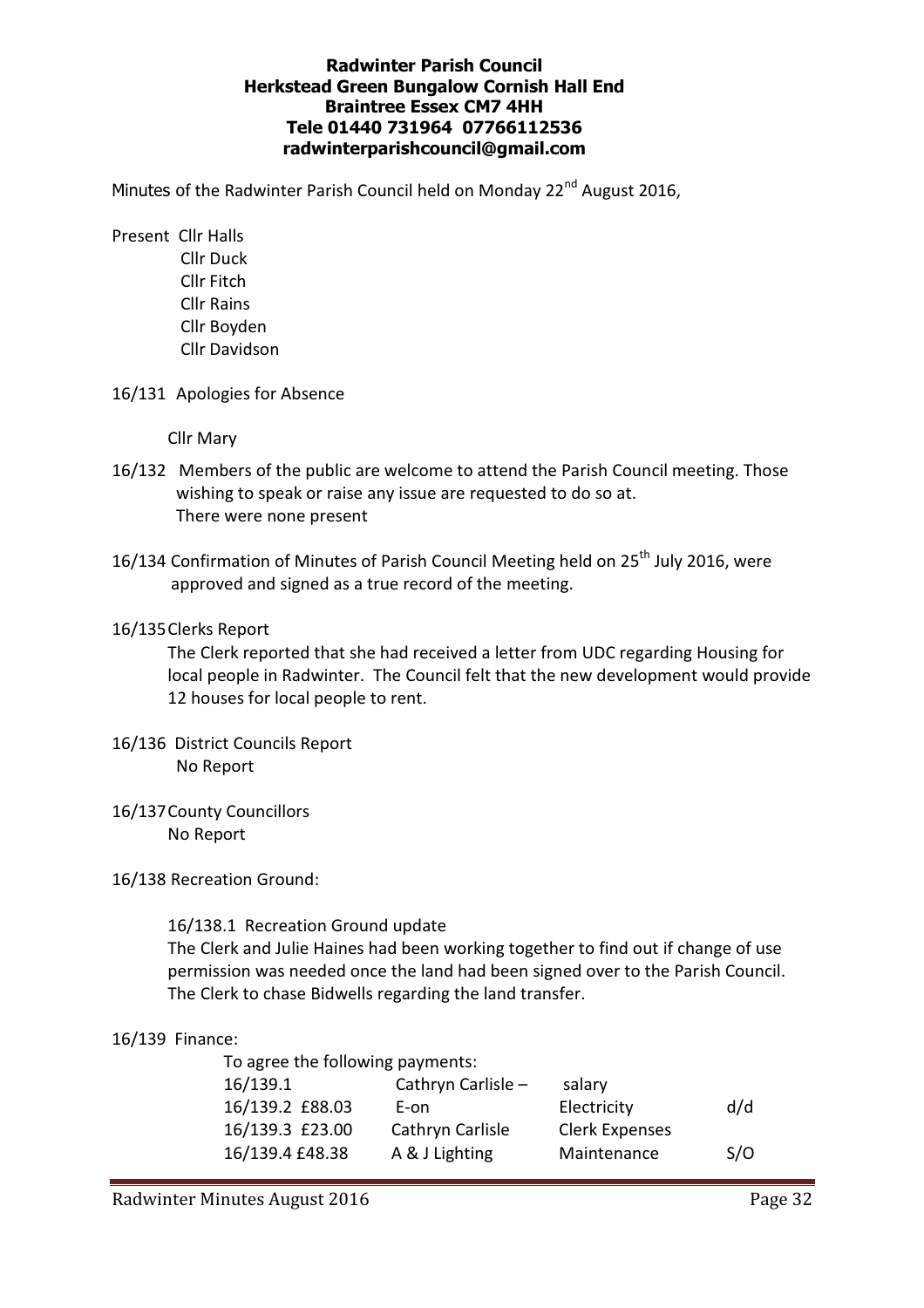16/139.5 £27.06 BT Telephone D/D 16/139.6 £60.00 EALC Charles Arnold Baker Payments were approved by all members of the council present, Cllr Duck checked the invoices prior to the meeting.

 16/139.7 Monthly Budget and Bank Reconciliation Were approved by all members of the council.

 16/139.8 Bank Account All papers have been taken into the Building Society

### 16/140 Recent Planning Applications:

UTT/16/1918/FUL Barns at Giffords Farm Tindon End Great Sampford No objection

UTT/16/2248/HHF Part two storey part single storey side and rear extension Yew Tree Cottage Maple Lane No objection

UTT/16/2092/LBC Proposed installation of external oil-fired boiler to rear of property and associated internal works including the removal of existing immersion heater from kitchen, the forming of two 30mm holes in downstairs w/c and installation of 28mm flow/return pipes in w/c and kitchen.

Old School House Water Lane. No Objection

UTT/16/2310/OP Outline application, with all matters reserved except for access, for the erection on 2 no dwellings with garages and new access. Potash Farm Hempstead Road Radwinter. The development will be outside the village envelope.

16/140.1 Planning Results

# 16/140.2 New Development of East View

To receive any reports on the development

# 16/140.3 Uttlesford Local Plan

The Parish Council are asked by UDC to seriously consider whether additional development would benefit the village and where this should take place. The Parish Council looking into doing a Neighbourhood Plan this will be looked into at a later date.

#### 16/141 Highways:

16/141.1 Quiet Lanes it was agreed that The Clerk puts Water Lane forward for this status.